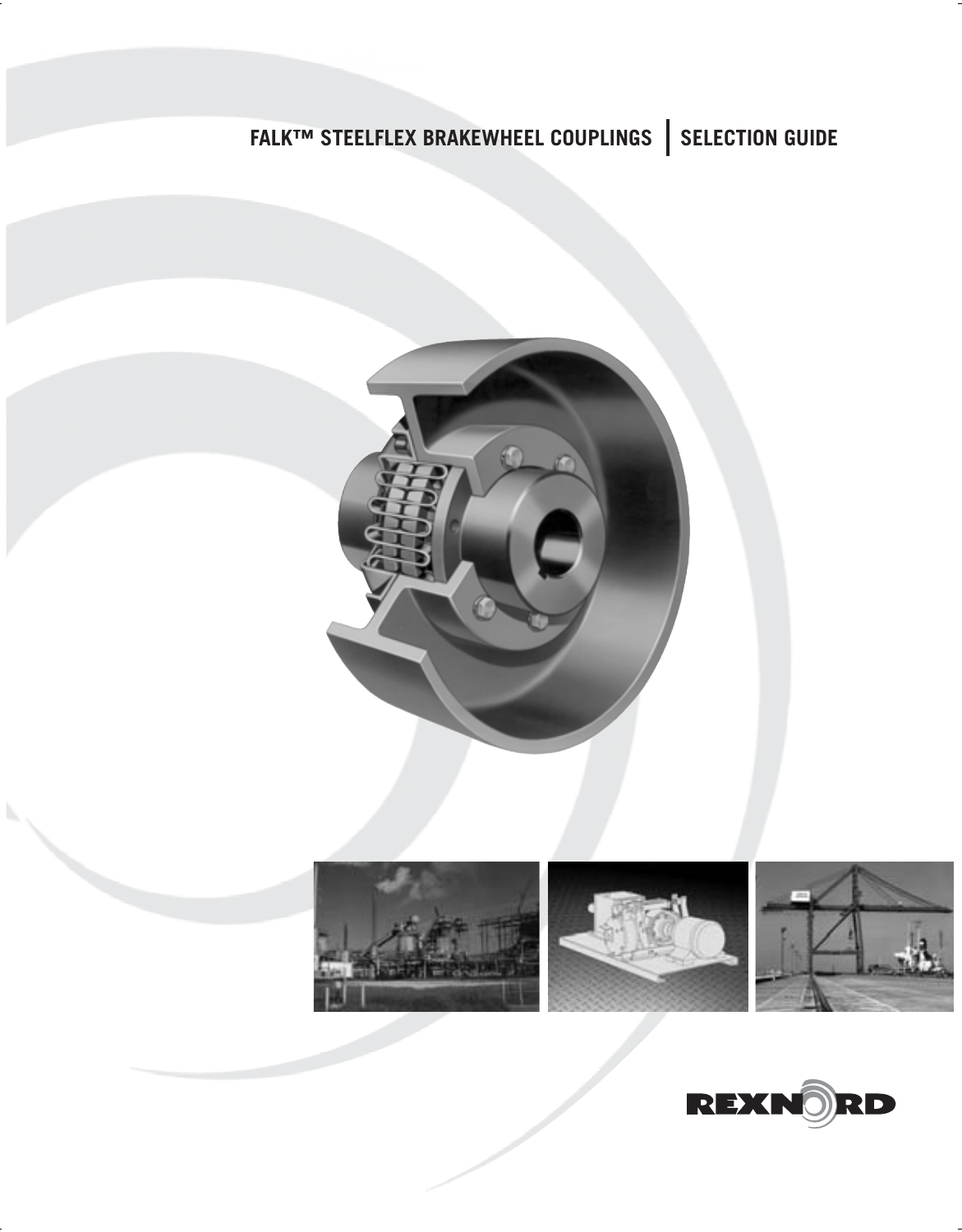



# Brakewheel Coupling Dimensions

| <b>CPLG</b><br><b>SIZE</b><br>$\star$ | A Hub #                        |                    | B Hub #                 |                    |                                     |                  |                                               | <b>DIMENSIONS - INCHES</b> |       |      |       |                      |       |      |      |       |        |  |
|---------------------------------------|--------------------------------|--------------------|-------------------------|--------------------|-------------------------------------|------------------|-----------------------------------------------|----------------------------|-------|------|-------|----------------------|-------|------|------|-------|--------|--|
|                                       | Max<br><b>Bore</b><br>(Sq Key) | Min<br><b>Bore</b> | Max<br>Bore<br>(Sq Key) | Min<br><b>Bore</b> | Cplg Wt No<br>Bore Less<br>Wheel-lb | Lube<br>Wt<br>lb | Cplg<br>Brake<br>Rating<br>lb-ft <sup>-</sup> | A                          | B     | C    | D     | DD                   | F     | HB   | M    | N     | Gap    |  |
| 4BW                                   | 1.250                          | .438               | 1.312                   | .438               | 6                                   | .09              | 25                                            |                            |       |      |       | See 4BW Detail Above |       |      |      |       | .125   |  |
|                                       |                                |                    |                         |                    |                                     |                  |                                               |                            |       |      |       |                      |       |      |      |       |        |  |
| 5BW                                   | 1.250                          | .750               | 1.312                   | .438               | $\overline{7}$                      | .12              | 35                                            | 4.47                       | 4.37  | 2.12 | 2.12  | 1.81                 | 3.34  | 1.88 | 2.50 | 3.75  | .125   |  |
| 6BW                                   | 1.562                          | .750               | 1.812                   | .438               | 10                                  | .19              | 45                                            | 4.97                       | 4.37  | 2.12 | 2.59  | 2.31                 | 3.84  | 1.88 | 2.50 | 4.38  | .125   |  |
| 7BW                                   | 2.000                          | .750               | 2.125                   | .438               | 13                                  | .19              | 90                                            | 5.61                       | 4.37  | 2.12 | 2.94  | 2.84                 | 4.47  | 1.88 | 2.50 | 5.00  | .125   |  |
| 8BW                                   | 2.312                          | .750               | 2.625                   | .500               | 26                                  | .31              | 180                                           | 7.30                       | 6.12  | 3.00 | 3.62  | 3.38                 | 5.28  | 2.50 | 3.50 | 5.75  | .125   |  |
| 9BW                                   | 2.500                          | .938               | 2.812                   | 1.250              | 34                                  | .38              | 275                                           | 7.80                       | 6.62  | 3.25 | 3.81  | 3.88                 | 5.81  | 2.50 | 3.75 | 6.25  | .125   |  |
| <b>10BW</b>                           | 3.125                          | 1.000              | 3.250                   | 1.500              | 48                                  | .38              | 360                                           | 8.24                       | 7.69  | 3.75 | 4.50  | 4.50                 | 6.37  | 2.81 | 4.25 | 7.00  | .188   |  |
| 11BW                                  | 3.375                          | 1.000              | 3.562                   | 1.500              | 59                                  | .50              | 525                                           | 8.90                       | 7.69  | 3.75 | 4.94  | 4.75                 | 7.02  | 3.12 | 4.31 | 7.62  | .188   |  |
| <b>12BW</b>                           | 3.750                          | 1.000              | 3.875                   | 2.000              | 74                                  | .62              | 750                                           | 9.68                       | 7.95  | 3.88 | 5.38  | 5.38                 | 7.80  | 3.12 | 4.44 | 8.50  | $.188$ |  |
| <b>13BW</b>                           | 4.250                          | 1.000              | 4.250                   | 2.000              | 101                                 | .75              | 1000                                          | 10.94                      | 7.95  | 3.88 | 6.12  | 6.62                 | 9.06  | 3.12 | 4.00 | 9.75  | .188   |  |
| <b>14BW</b>                           | 4.625                          | 1.562              | 4.625                   | 2.500              | 148                                 | 1.5              | 1500                                          | 11.88                      | 10.00 | 4.88 | 6.75  | 7.00                 | 9.81  | 3.88 | 5.44 | 10.75 | .250   |  |
| <b>15BW</b>                           | 4.875                          | 1.562              | 5.000                   | 2.500              | 165                                 | 1.5              | 2200                                          | 13.75                      | 10.25 | 5.00 | 7.25  | 7.25                 | 10.09 | 3.88 | 5.56 | 11.00 | .250   |  |
| <b>16BW</b>                           | 5.875                          | 2.312              | 5.500                   | 2.500              | 221                                 | 2.0              | 3000                                          | 15.25                      | 10.25 | 5.00 | 8.25  | 8.44                 | 11.59 | 3.88 | 5.56 | 12.62 | .250   |  |
| <b>17BW</b>                           | 6.625                          | 2.312              | 6.000                   | 3.000              | 291                                 | 2.7              | 4000                                          | 16.75                      | 10.50 | 5.12 | 9.31  | 9.81                 | 13.09 | 4.12 | 5.69 | 14.12 | .250   |  |
| <b>18BW</b>                           | $7.500 \bullet$                | 2.312              | $7.000$ $\bullet$       | 3.000              | 379                                 | 3.3              | 5000                                          | 18.75                      | 11.25 | 5.50 | 10.69 | 11.31                | 14.59 | 4.12 | 6.06 | 15.62 | .250   |  |
| <b>190BW</b>                          | $7.500 \bullet$                | 3.000              | $8.000 -$               | 4.000              | 634                                 | 8.0              | 7000                                          | 21.48                      | 15.25 | 7.50 | 12.00 | 11.19                | 16.25 | 6.38 | 8.19 | 18.00 | .250   |  |
| <b>200BW</b>                          | $8.750$ $\bullet$              | 4.062              | $8.750$ $\bullet$       | 4.000              | 1017                                | 10.0             | 10900                                         | 23.62                      | 17.75 | 8.75 | 13.25 | 13.25                | 19.54 | 6.38 | 8.25 | 21.25 | .250   |  |
| 210BW                                 | $9.875$ $\bullet$              | 4.500              | $9.250$ $\bullet$       | 4.500              | 1257                                | 13.0             | 14800                                         | 26.09                      | 18.25 | 9.00 | 14.00 | 15.00                | 21.58 | 6.38 | 8.56 | 23.25 | .250   |  |

 $\star$ 

‡ Hubs are bored for INTERFERENCE FIT without setscrew unless otherwise specified. - Maximum bore with keyway for rectangular key. certified.

 Brakewheel must be balanced if peripheral speed exceeds 6000 fpm. Drawing is representative of this series of couplings and may not agree in exact detail for all sizes.

Dimensions are for reference only and are subject to change without notice unless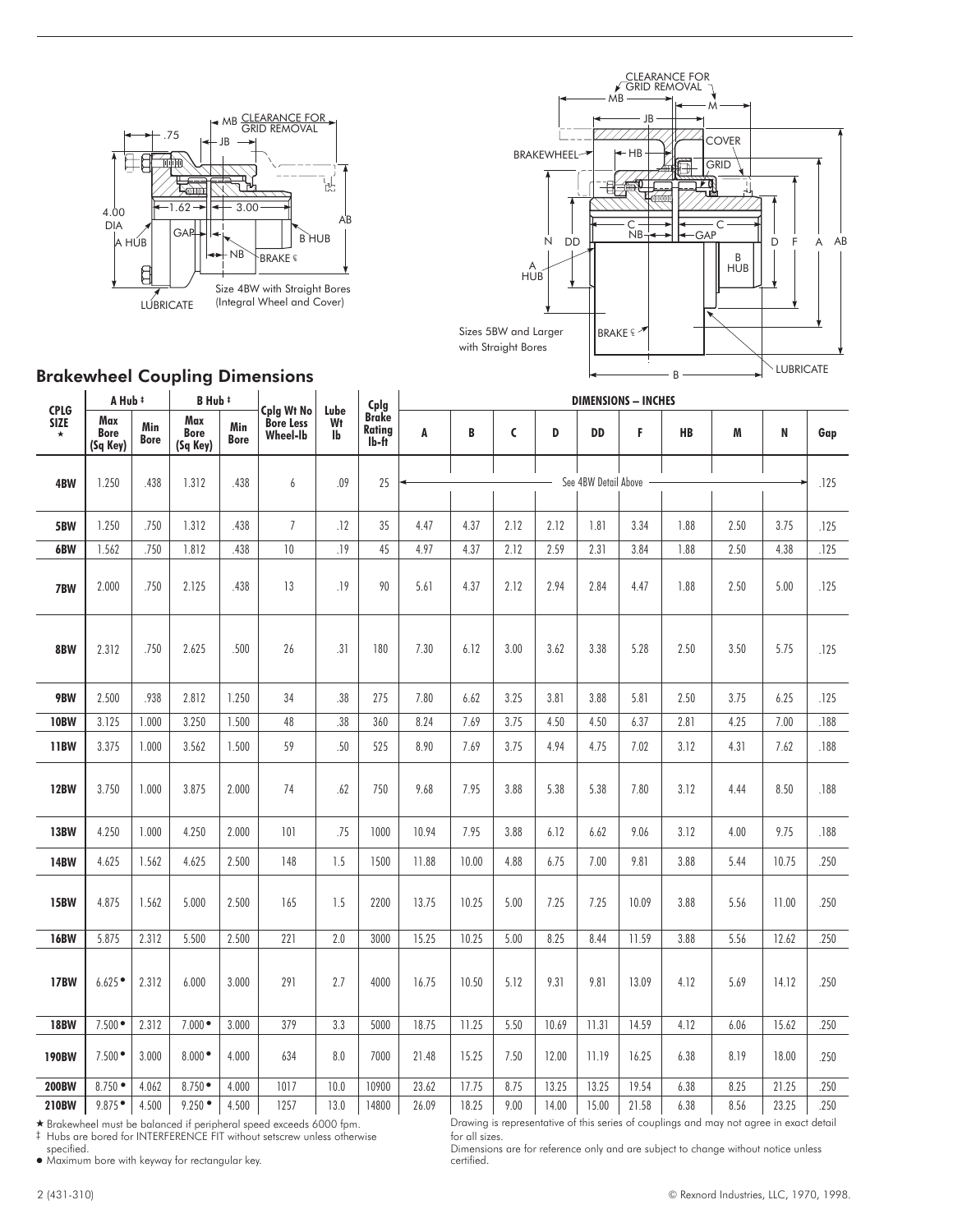# How to Select

The coupling brake rating must equal or exceed the application requirements. Determine the required coupling size by comparing the application loads to the coupling brake rating. Use the highest torque value of the following conditions to determine the coupling size.

- A. For the selected brake, use the maximum brake torque in lb-ft.
- B. For normal service applications, use the application torque in<br> $5250 \text{ u}$  Transmitted be

$$
lb - ft. = \frac{5250 \times Transmitted \text{ hp}}{rpm}
$$

C. For repetitive high peak load applications, use the system peak torque in lb-ft.

NOTE: Not approved for applications used to lift or transport people, such as elevators, escalators, hoists, lifts, etc.

### Check MB, LB and KB dimensions against usable shaft lengths. Brakewheel Coupling Manufacturer's Brakes

Check maximum bores for A and B hubs. It is preferred to have the A hub mounted on the driven equipment.

Check maximum speed. Speeds listed in table are based on a maximum rim velocity of 6,000 feet per minute. The formula for checking rim speed is: .262 x brakewheel dia. x rpm. For rim velocities above 6,000 to 12,000 fpm, the brakewheel must be balanced. Consult the local Sales Office.



NOTE: Long brakewheel A-Hubs are available. Long hub lengths are the same dimension as the "KB" minimum.

| <b>Brakewheel</b><br>Dia x Face                                                  | Cplg                                                                    | Allow.                               | Cplg Wt<br>No Bore              |                                                |                                                      | <b>Brake Manufacturer and Catalog Number</b>         |                                         |                                              |                                      | DIMENSIONS - INCHES                  |                                               |                                              | Wheel                                            |
|----------------------------------------------------------------------------------|-------------------------------------------------------------------------|--------------------------------------|---------------------------------|------------------------------------------------|------------------------------------------------------|------------------------------------------------------|-----------------------------------------|----------------------------------------------|--------------------------------------|--------------------------------------|-----------------------------------------------|----------------------------------------------|--------------------------------------------------|
| <b>Dimensions</b><br>AB x JB ‡                                                   | <b>Size</b>                                                             | <b>Speed</b><br>rpm                  | with<br><b>Brakewheel-lb</b>    | Clark Co.                                      | C-H Co.                                              | <b>Square D</b>                                      | G. E.                                   | Westinghouse                                 | KB<br>Min                            | <b>MB</b>                            | <b>NB</b>                                     | LB                                           | <b>Drawing</b><br><b>Number</b>                  |
| $3.00 \times 1.62$<br>$3.22 \times 1.75$<br>4.00 x 2.75<br>4.50 x 2.38           | 4BW<br>4BW<br>4BW<br>4BW                                                | 6000<br>6000<br>5730<br>5100         | 8<br>9<br>12<br>13              | .<br>.<br>.<br>.                               | .<br>$\ddot{s}$ -4<br>.                              | $\ldots$<br>$\ldots$<br>$\ldots$<br>$\ldots$         | 460/160<br>$\ldots$<br>$\ldots$         | .<br>.<br>CB15                               | 4.12<br>4.12<br>4.12<br>4.12         | 4.12<br>4.31<br>3.81<br>3.44         | 1.12<br>1.31<br>.31<br>.12                    | $\cdots$<br>$\ldots$<br>$\ldots$<br>$\ldots$ | 268276<br>268277<br>268262 •<br>268313           |
| 4.50 x 3.12<br>$5.50 \times 3.25$                                                | 5BW<br>5BW                                                              | 5100<br>4170                         | 15<br>19                        | .<br>.                                         | $S-5.50$                                             | $\cdots$<br>$\cdots$                                 | 461/161<br>$\cdots$                     | .<br><b>CB35</b>                             | 4.62<br>4.62                         | 3.75<br>4.25                         | .31<br>1.53                                   | 1.88<br>3.16                                 | 268328<br>268284                                 |
| 8.00 x 2.50                                                                      | 6BW                                                                     | 2870                                 | 36                              | .                                              | $\ldots$                                             | $\ldots$ .                                           | $\ldots$                                | $\ldots$                                     | 4.62                                 | 2.94                                 | .62                                           | 1.88                                         | 268286                                           |
| 5.75 x 3.00<br>$6.00 \times 3.12$<br>7.00 x 4.25<br>8.00 x 2.50                  | 7BW<br>7BW<br>7BW<br>7BW                                                | 4000<br>3820<br>3270<br>2870         | 23<br>23<br>32<br>36            | .<br>.<br>.<br>.                               | $\ldots$<br>$S-7$<br>$\cdots$                        | $\ldots$<br>$\ldots$<br>$\ldots$<br>$\cdots$         | 462<br>$\ldots$<br>$\ldots$<br>$\ldots$ | $\ldots$<br>CB75<br>$\ldots$                 | 4.69<br>4.69<br>4.69<br>4.69         | 3.62<br>4.09<br>4.25<br>2.94         | .38<br>1.47<br>$.06$ $*$<br>.62               | 1.88<br>3.03<br>2.06<br>1.88                 | 268329<br>268289<br>268285<br>268344             |
| 8.00 x 3.25<br>8.00 x 3.50<br>8.50 x 4.25<br>$9.50 \times 3.75$<br>10.00 x 4.25  | 8BW<br>8BW<br>8BW<br>8BW<br>8BW                                         | 2870<br>2870<br>2690<br>2400<br>2300 | 52<br>53<br>49<br>52<br>52      | 8B<br>.<br>.<br>10B                            | GH <sub>8</sub><br>$S-8.50$<br>$S-10$                | F <sub>08</sub><br>$\cdots$<br>$\cdots$<br>$\cdots$  | A100<br>463<br>$\ldots$<br>$\ldots$     | <b>TM83</b><br>$\ldots$<br>$\ldots$<br>CB160 | 5.44<br>5.44<br>5.44<br>5.44<br>5.44 | 4.56<br>4.00<br>4.88<br>4.50<br>4.00 | $.06$ $*$<br>.75<br>$\theta$<br>1.12<br>.38   | 1.56<br>2.50<br>2.12<br>3.00<br>2.50         | 268321<br>268291<br>344070<br>268301<br>1203407* |
| 10.00 x 3.75<br>10.00 x 4.25                                                     | 9BW<br>9BW                                                              | 2300<br>2300                         | 63<br>63                        | $\cdots$<br>.                                  | GH <sub>10</sub><br>$\cdots$                         | F <sub>10</sub><br>$\ldots$                          | A101<br>$\ldots$                        | TM1035<br>$\ldots$                           | 5.44<br>5.44                         | 4.12<br>4.25                         | .25<br>.69                                    | 2.12<br>2.81                                 | 1203406 *<br>1203405*                            |
| $\ddot{\phantom{a}}$                                                             | <b>10BW</b>                                                             | $\cdots$                             | $\cdots$                        | $\cdots$                                       | .                                                    | $\cdots$                                             | .                                       | .                                            | $\cdots$                             | $\ldots$                             | $\cdots$                                      | $\ldots$                                     |                                                  |
| 10.00 x 5.25<br>$11.00 \times 5.00$                                              | <b>11BW</b><br><b>11BW</b>                                              | 2300<br>2080                         | 106<br>101                      | $\cdots$<br>.                                  | $\ldots$<br>.                                        | $\ldots$<br>$\cdots$                                 | 464                                     | $\ldots$<br>.                                | 6.31<br>6.31                         | 6.19<br>5.44                         | 1.12<br>.62                                   | 3.75<br>3.12                                 | 1203404*<br>1203403 *                            |
| 13.00 x 5.50<br>13.00 x 5.75<br>13.00 x 5.75<br>13.25 x 4.50                     | <b>12BW</b><br><b>12BW</b><br><b>12BW</b><br><b>12BW</b>                | 1770<br>1770<br>1770<br>1730         | 130<br>134<br>134<br>132        | 13B<br>13B<br>.                                | GH <sub>13</sub><br>GH <sub>13</sub><br>$\ldots$     | $\overline{F}$ 13<br>F <sub>1</sub> 3<br>$\ldots$ .  | A102<br>A102<br>$\ldots$                | TM1355<br><b>TM1355</b><br>$\ldots$          | 6.31<br>6.31<br>6.31<br>6.31         | 5.31<br>6.44<br>5.38<br>4.94         | .75<br>$.56*$<br>.38<br>.88                   | 3.50<br>2.31<br>3.25<br>3.12                 | 1203402 *<br>268341 *<br>1203401 *<br>268324     |
| 14.00 x 6.50<br>17.00 x 6.50                                                     | <b>13BW</b><br><b>13BW</b>                                              | 1640<br>1350                         | 169<br>189                      | .<br>.                                         | .<br>$\ldots$                                        | $\cdots$<br>$\ldots$                                 | 465<br>.                                | $\cdots$<br>.                                | 6.31<br>6.31                         | 6.25<br>5.56                         | .12<br>.38                                    | 3.38<br>3.62                                 | 268302<br>268325                                 |
| 16.00 x 6.75<br>16.00 x 8.25                                                     | <b>14BW</b><br><b>14BW</b>                                              | 1430<br>1430                         | 250<br>264                      | 16B<br>.                                       | GH <sub>16</sub><br>$\ldots$ .                       | F <sub>16</sub><br>$\ldots$                          | A103<br>$\ldots$                        | TM1665<br>$\ldots$                           | 8.44<br>8.44                         | 6.88<br>7.81                         | .38<br>.75                                    | 3.75<br>4.88                                 | 288275*<br>326256                                |
| 19.00 x 8.25<br>19.00 x 8.75<br>20.00 x 8.25<br>23.00 x 8.25                     | <b>15BW</b><br><b>15BW</b><br><b>15BW</b><br><b>15BW</b>                | 1200<br>1200<br>1145<br>1000         | 314<br>319<br>318<br>359        | 19B<br>.<br>$\cdots$                           | GH <sub>19</sub><br>$\ldots$<br>$\cdots$             | F <sub>19</sub><br>$\cdots$<br>$\ldots$              | 466<br>A104<br>$\ldots$<br>.            | TM1985<br>$\ldots$<br>.                      | 8.44<br>8.44<br>8.44<br>8.44         | 7.25<br>7.38<br>6.94<br>6.94         | .62<br>$\theta$<br>.50<br>.50                 | 4.75<br>4.38<br>4.62<br>4.62                 | 268294<br>268333<br>268292<br>268326             |
| $\ddot{\phantom{0}}$                                                             | <b>16BW</b>                                                             | $\ldots$                             | $\ldots$                        | .                                              | $\ldots$                                             | $\ldots$                                             | $\ldots$                                | $\ldots$                                     | $\ldots$                             | $\ldots$                             | .                                             | $\ldots$                                     | $\ldots$                                         |
| 23.00 x 9.25<br>23.00 x 11.25<br>24.00 x 10.00<br>25.00 x 10.25<br>26.00 x 10.25 | <b>17BW</b><br><b>17BW</b><br><b>17BW</b><br><b>17BW</b><br><b>17BW</b> | 1000<br>1000<br>955<br>915<br>882    | 540<br>573<br>544<br>563<br>579 | 23B<br>$\ldots$<br>.<br>$\cdots$<br>$\ldots$ . | GH <sub>23</sub><br>$\cdots$<br>$\cdots$<br>$\cdots$ | F <sub>2</sub> 3<br>$\cdots$<br>$\ldots$<br>$\ldots$ | A105<br>467<br>$\ldots$<br>$\ldots$     | TM2311<br>$\cdots$<br>$\ldots$<br>$\ldots$   | 8.94<br>8.94<br>8.94<br>8.94<br>8.94 | 7.12<br>9.62<br>7.44<br>7.44<br>7.31 | $.12*$<br>.75<br>.12<br>$\mathbf 0$<br>$.12*$ | 4.50<br>6.38<br>5.12<br>5.12<br>5.00         | 268288<br>268320<br>268295<br>268293<br>268296   |
| .                                                                                | <b>18BW</b>                                                             | $\cdots$                             | $\cdots$                        | .                                              | .                                                    | $\ldots$                                             | .                                       | $\cdots$                                     | $\cdots$                             | $\cdots$                             | $\cdots$                                      | $\cdots$                                     | $\cdots$                                         |
| 28.00 x 11.25<br>30.00 x 12.75<br>36.00 x 12.50                                  | <b>190BW</b><br><b>190BW</b><br><b>190BW</b>                            | 820<br>765<br>637                    | 1069<br>1136<br>1267            | .<br>.<br>.                                    | $\cdots$<br>.                                        | $\ldots$<br>$\cdots$<br>.                            | .<br>.<br>.                             | $\ldots$<br>$\ldots$<br>.                    | 12.00<br>12.00<br>12.00              | 9.81<br>10.06<br>9.81                | .75<br>.25<br>.12                             | 6.38<br>6.62<br>6.38                         | 326254<br>326257<br>326255                       |
| 30.00 x 14.25                                                                    | <b>200BW</b>                                                            | 765                                  | 1636                            | .                                              | GH <sub>30</sub>                                     | F30                                                  | $\ldots$                                | $\ldots$                                     | 12.00                                | 14.12                                | $\mathbf{0}$                                  | 7.12                                         | 332067                                           |
|                                                                                  | <b>210BW</b>                                                            | $\ldots$                             |                                 | $\cdots$                                       |                                                      |                                                      | .                                       | $\cdots$                                     |                                      |                                      | $\cdots$                                      | $\cdots$                                     |                                                  |

- Brakewheel must be balanced if peripheral speed exceeds 6000 fpm. These are cast iron wheels. Dimension shown is to the RIGHT of the "A Hub" face at the gap end. -

These sizes have integral wheel and cover.

‡ Dimensions AB and JB satisfy the brakewheel size requirements for the manufacturers' brakes shown.

© Rexnord Industries, LLC, 1970, 1998. (431-310) 3